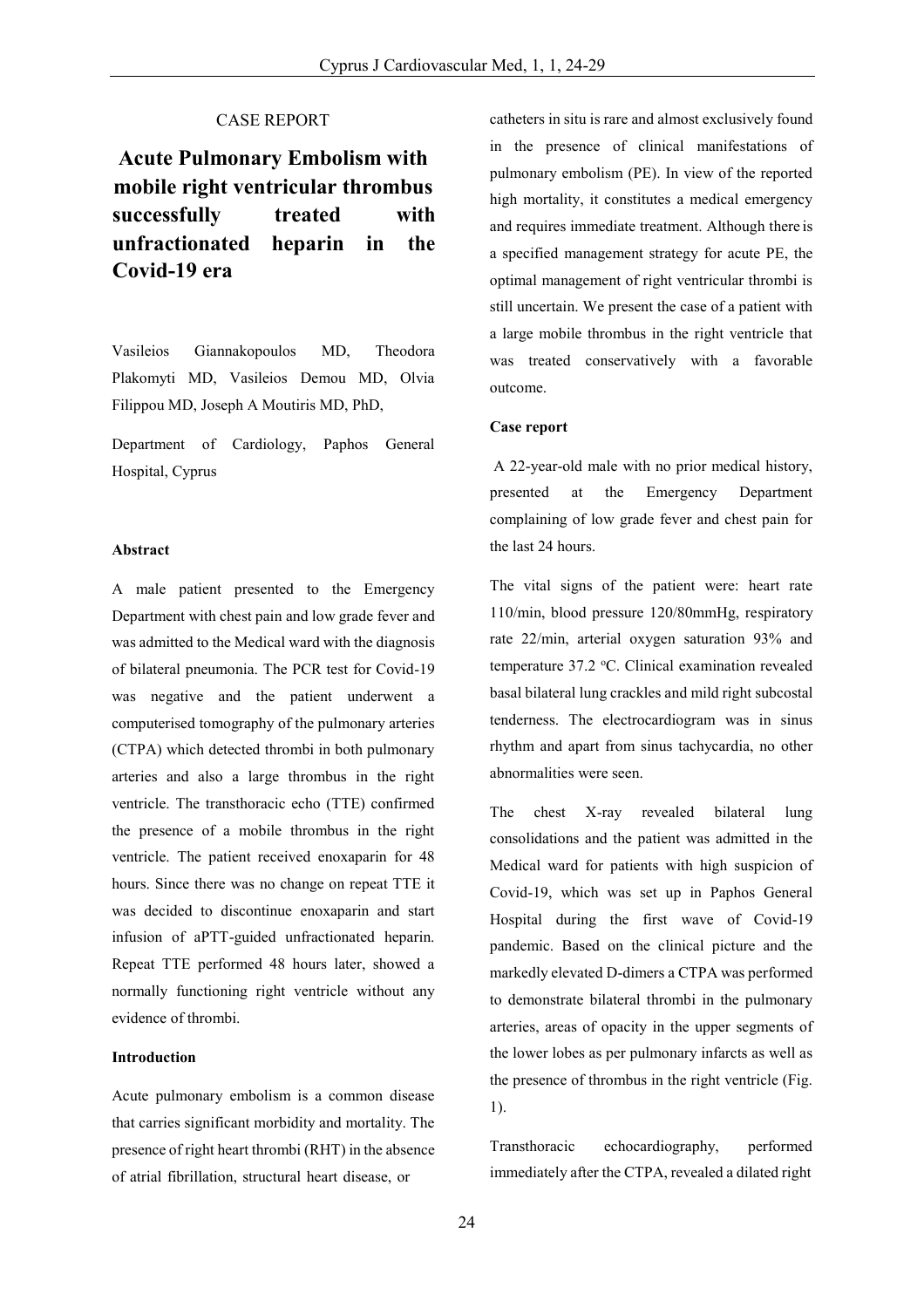ventricle with mildly reduced contractility and the presence of a large free-floating thrombus inside the right ventricle.

(Fig 2-4). In addition, ultrasound of the lower limb veins, demonstrated bilateral thrombosis in the femoral veins extending to the iliac veins. Subsequent thrombophilia tests, were negative.

Due to the hemodynamic stability and the good overall clinical condition of the patient, it was decided to follow a conservative approach with immediate administration of enoxaparin.

Cardiac echo and CTPA were repeated 48 hours later without showing any change from the baseline. It was then decided to switch to unfractionated heparin, initially 80 IU/kg as bolus followed by infusion at a rate of 18 IU/kg/h aiming to achieve an aPTT approximately 2.0-2.5 the control, in an attempt to dissolve the clots, before referring the patient to the cardiac surgeons for surgical treatment. Interestingly, 48 hours later there was no evidence of the intraventricular thrombus on transthoracic echo and no evidence of additional pulmonary embolism on a repeat CTPA. It was concluded that the clot was dissolved by the UFH.

## **Discussion**

RHT can be identified in less than 4% of unselected patients with PE, but their prevalence may be much higher in high risk patients and are associated with excessive early mortality particularly when accompanied by right ventricular dysfunction (1).

Three patterns of RHT have been described. Type A thrombi are morphologically serpiginous, highly mobile, and associated with deep vein thrombosis and PE. It is hypothesized that these clots embolize from large veins and are captured in-transit within the right heart. Type B thrombi are nonmobile and are believed to form in situ in association with underlying cardiac abnormalities while type C

thrombi elicit intermediate characteristics of both type A and type B (2). Our patient presented a serpiginous free-floating thrombus within the right ventricle compatible with a type A thrombus.

Mobile RHT is associated with RV dysfunction and higher early mortality beyond the presence of PE alone. They can easily embolize to the pulmonary arterial tree compromising pulmonary circulation, causing severe hypoxia and sudden cardiac death (3). The presence of RHT at the time of acute PE was found to predict all-cause death, PE-related death, and recurrent venous thromboembolism, particularly in patients without haemodynamic compromise (4). A meta-analysis of 6 studies including 593 patients showed a mortality rate of 16.7% (5). However, it is still unclear whether RHT are a direct cause or just an indicator of adverse outcomes. In the Right Heart Thrombi European Registry, short-term prognosis was associated with clinical and haemodynamic consequences of PE and not RHT characteristics such as size, morphology, or mobility  $(6)$ .

In view of the reported high mortality, the coexistence of PE with RHT isregarded as a medical emergency and requires immediate treatment. Treatment options for PE vary, ranging between heparin alone, thrombolysis, catheter-directed therapy and surgical embolectomy. However, the optimal management of PE complicated with RHT remains unclear and can vary significantly (7).

Thrombolysis in patients with PE is currently recommended for high risk and selected intermediate-high risk patients who develop signs of haemodynamic instability while under treatment with anticoagulants (1). Thrombolysis has the potential to dissolve the clots at every location (within the heart and the venous and arterial vasculature). Good outcomes with thrombolysis were reported in some small studies (8-9). The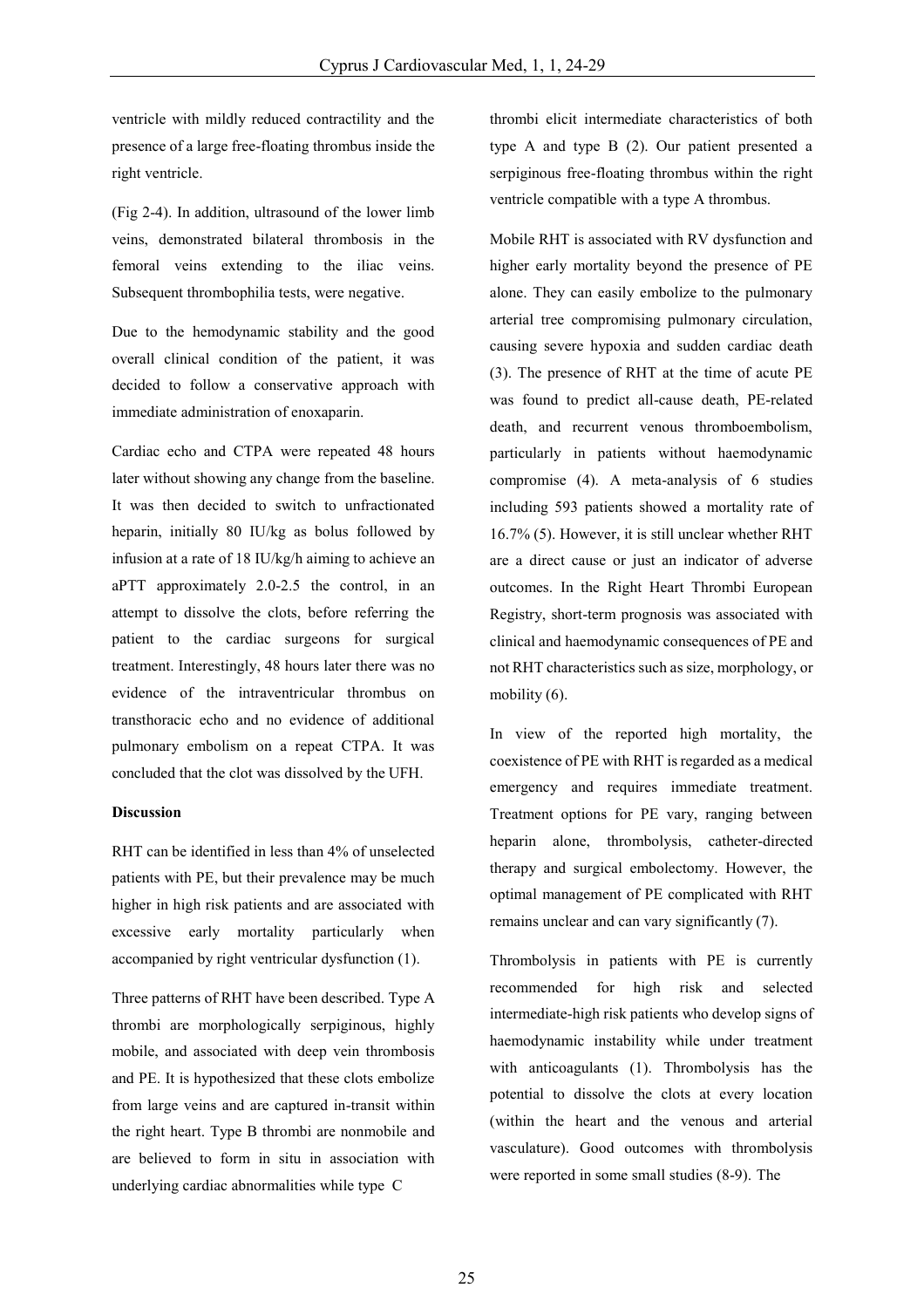favorable result after thrombolysis has been related to the shorter delay between the presumed onset of symptoms and hospitalization in those patients<sub>S</sub> (7). In one case series, half of the clots disappeared within 2 hours of thrombolysis, whereas the remainder disappeared within 12 to 24 hours. This delayed disappearance of the thrombi supports the decision to defer surgery after thrombolysis until at least 24 hours (8).

Surgical embolectomy with exploration of the right heart chambers and pulmonary arteries under cardiopulmonary bypass is another treatment option. It is recommended for patients in whom thrombolysis is contraindicated or has failed (1).

Catheter-directed therapies for PE include percutaneous catheter-directed thrombolysis or high-frequency ultrasound exposure near the surface of the clot; endovascular mechanical thrombectomy using fragmentation and a capture device; and endovascular aspiration of the clot directly from within the atrium, ventricle, or pulmonary arteries (10-12) and should be considered for patients in whom thrombolysis is contraindicated or has failed. Though there have been some successful cases reported (11, 13-15), these methods are not widely available and therefore evidence remains scarce.

Anticoagulation is recommended for virtually all PE patients and should be promptly initiated in all patients with high or intermediate probability of PE while still awaiting the results of diagnostic tests (1). In the presence of an intracardiac thrombus it can be used alone as monotherapy or as an adjunctive therapy following other interventions. The use of isolated parenteral anticoagulation is sometimes dismissed in patients with RHT because it is thought to be potentially hazardous as the thrombi may embolize to the already compromised pulmonary circulation, although thrombolysis may also pose similar risks (16). However, its use as a first line

therapy in these patients is proposed in stable patients, especially when there is a high bleeding risk (17). The acute-phase anticoagulation is usually parenteral and may comprise of subcutaneous LMWH, IV unfractionated heparin or subcutaneous fondaparinux. LMWHs have many advantages over UFH (fixed doses, greater bioavailability, subcutaneous administration, longer duration of anticoagulant effect). Moreover, LMWHs or fondaparinux are preferred over unfractionated heparin in the acute phase as they carry a lower risk of major bleeding and HIT (1). UFH is recommended for patients in whom primary reperfusion is considered, as well as for those with serious renal impairment (creatinine clearance <30 mL/min), or severe obesity.

Few studies have analyzed the differential impact on mortality of the above therapies in patients with PE and RHT. Data from some case series (7, 17-18) and a meta-analysis (19) showed no differences among available treatment options. In addition, a study that compared reperfusion therapy to anticoagulation alone found no significant difference in mortality and bleeding, with a higher risk of recurrence with reperfusion therapy (20). However another metaanalysis of 177 cases presenting with RHT described an improved survival rate with thrombolytic therapy (mortality rate 11.3%) that was statistically significant when compared to either anticoagulation therapy (mortality rate 28.6%) or surgery (mortality rate 23.8%) (16). Furthermore, in 2018, a systematic review showed similar results between fibrinolysis and surgical embolectomy and recommended that the treatment of choice relies on proper individualization of the risks and benefits of both techniques (21).

### **Conclusion**

Detection of RHT is rare and so it is highly unlikely that there will ever be a prospective randomized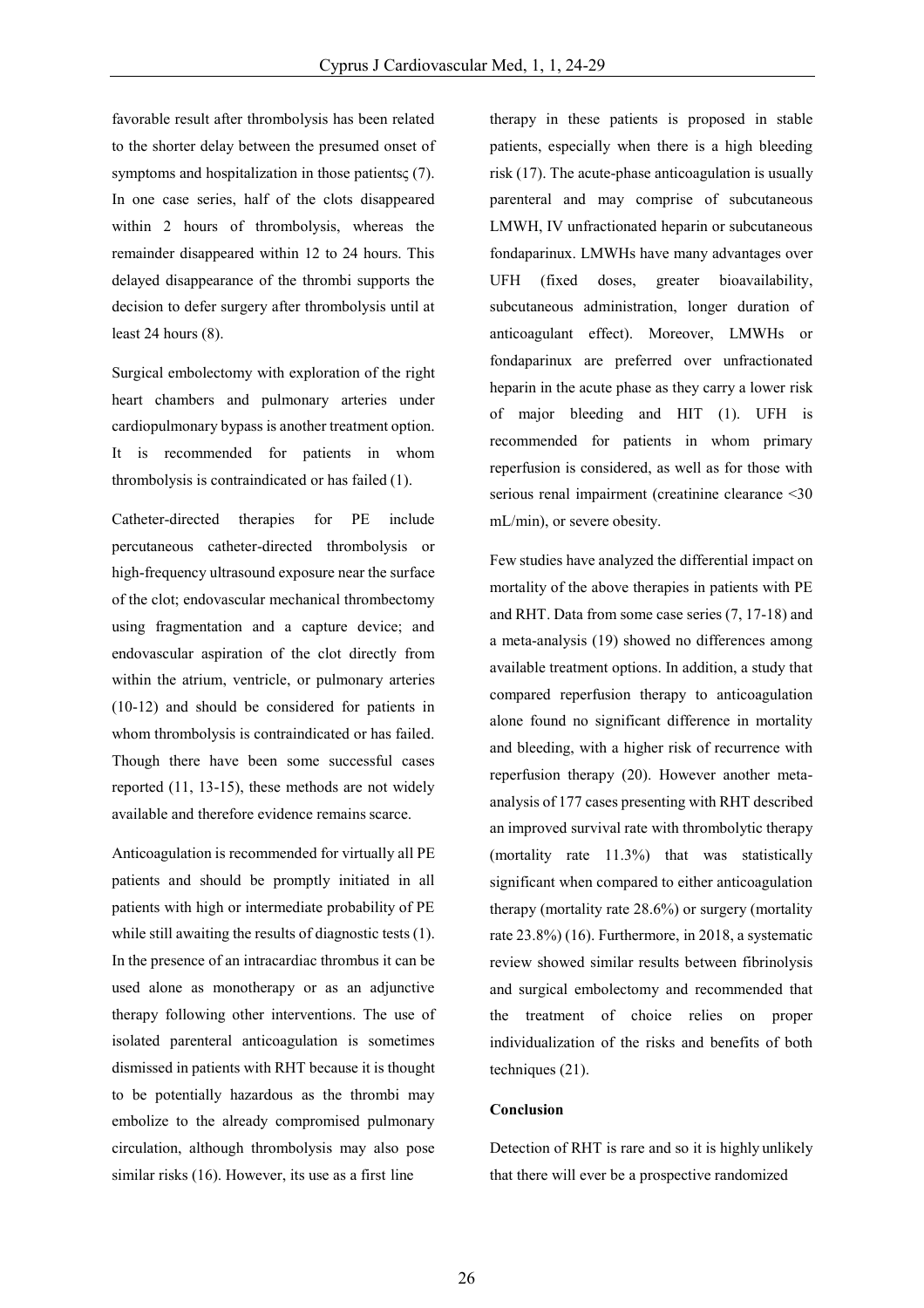study comparing different treatment arms. The choice of treatment remains mainly in the clinical judgement of the physician according both to the patient's individual characteristics and the available options. In our patient's case there was a favourable outcome with total thrombus dissemination and full recovery of the right ventricular function, after conservative treatment with heparin. Our decision to switch enoxaparin to unfractionated heparin 48 hours after the initiation of treatment was based on the suspicion of a possible resistance to enoxaparin, while still awaiting the results from the thrombophilia screening. The thrombophilia screening came back negative and therefore we have no data to claim weather the dissemination of the thrombus can be attributed to the choice of unfractionated heparin or to possibly short time of enoxaparin administration. Existing evidence suggests the superiority of thrombolysis over anticoagulation alone and most authors advocate immediate treatment with thrombolysis and/or embolectomy instead of monotherapy with anticoagulation even though there are no prospective randomized trials to support this decision. Percutaneous treatments may play an important role for the management of patients with RHT in the future, but evidence is still lacking. This case illustrates the difficulty in the management of such high risk patients in the absence of hard evidence and highlights the importance of an individualized approach. Avoiding high risk procedures should always be taken into account when the benefit is not clearly established.

#### **References**

1. S. V. Konstantinides, "2014 ESC Guidelines on the diagnosis and management of acute pulmonary embolism," European Heart Journal, vol. 35, no. 45, pp. 3145–3146, 2014.

2. G. Kronik, "The european cooperative study on the clinical significance of right heart thrombi," European Heart Journal, vol. 10, no. 12, pp. 1046– 1059, 1989.

3. Chapoutot, L., Nazeyrollas, P., Metz, D., Maes, D., Maillier, B., Jennesseaux, C., Elaerts, J. (1996) Floating right heart thrombi and pulmonary embolism: Diagnosis, outcome and therapeutic management. Cardiology 87(2), 169–174

4. D. Barrios, V. Rosa-Salazar, D. Jimenez et al., "Right heart ´ thrombi in pulmonary embolism," European Respiratory Journal, vol. 48, no. 5, pp. 1377–1385, 2016.

5. Barrios, V. Rosa-Salazar, R. Morillo et al., "Prognostic significance of right heart thrombi in patients with acute symptomatic pulmonary embolism: systematic review and meta-analysis," Chest, vol. 151, no. 2, pp. 409–416, 2017

6. M. Koc, M. Kostrubiec, W. Elikowski et al., "Outcome of patients with right heart thrombi: The Right Heart Thrombi European Registry," European Respiratory Journal, vol. 47, no. 3, pp. 869–875, 2016.

7. A. Torbicki, N. Galie, A. Covezzoli, E. Rossi, M. De Rosa, and ´ S. Z. Goldhaber, "Right heart thrombi in pulmonary embolism: results from the international cooperative pulmonary embolism registry," Journal of the American College of Cardiology, vol. 41, no. 12, pp. 2245–2251, 2003.

8. E. Ferrari, M. Benhamou, F. Berthier, and M. Baudouy, "Mobile thrombi of the right heart in pulmonary embolism: delayed disappearance after thrombolytic treatment," Chest, vol. 127, no. 3, pp. 1051–1053, 2005.

9. G. Pierre-Justin and L. A. Pierard, "Management of mobile right heart thrombi: a prospective series," International Journal of Cardiology, vol. 99, no. 3, pp. 381–388, 2005.

10. T. Momose, T. Morita, and T. Misawa, "Percutaneous treatment of a free-floating thrombus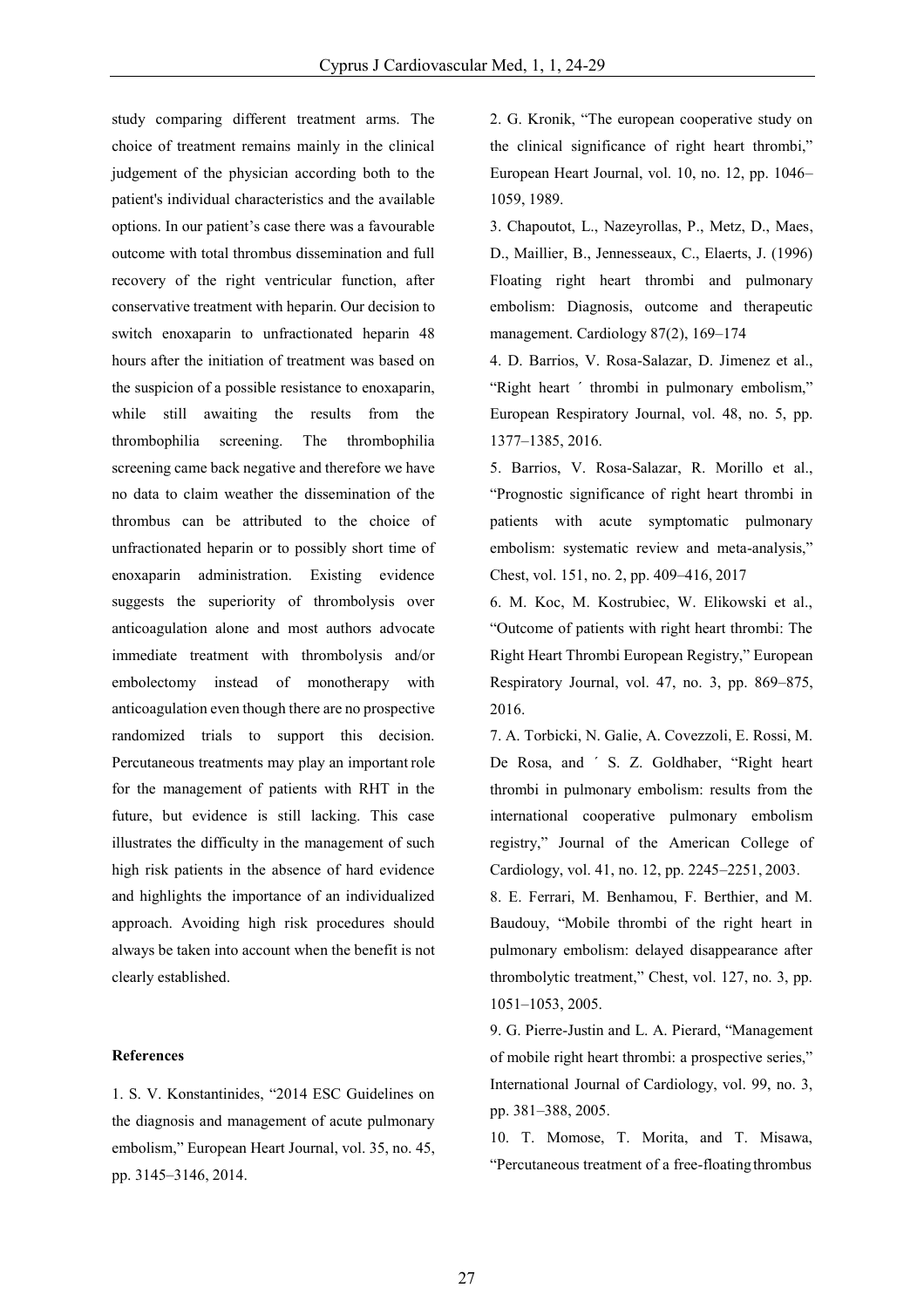in the right atrium of a patient with pulmonary embolism and acute myocarditis," Cardiovascular Intervention and Therapeutics, vol. 28, no. 2, pp. 188–192, 2013.

11. J. Beregi, V. Aumegeat, C. Loubeyre et al., "Right atrial thrombi: ´ percutaneous mechanical thrombectomy," Cardiovascular and Interventional Radiology, vol. 20, no. 2, pp. 142–145, 1997

12. B. M. Richartz, G. S. Werner, M. Ferrari, H. Khnert, and H. R. Figulla, "Non-surgical extraction of right cardiac "thrombus in transit"," Catheterization and Cardiovascular Interventions, vol. 51, no. 3, pp. 316–319, 2000

13. R. P. Davies, J. Harding, and R. Hassam, "Percutaneous retrieval of a right atrioventricular embolus," CardioVascular and Interventional Radiology, vol. 21, no. 5, pp. 433–435, 1998.

14. B. Nickel, T. McClure, and J. Moriarty, "A novel technique for endovascular removal of large volume right atrial tumor thrombus," CardioVascular and Interventional Radiology, vol. 38, no. 4, pp. 1021– 1024, 2015.

15. N. W. Shammas, R. Padaria, and G. Ahuja, "Ultrasound-assisted lysis using recombinant tissue plasminogen activator and the EKOS ekosonic endovascular system for treating right atrial thrombus and massive pulmonary embolism: a case study," Phlebology, vol. 30, no. 10, pp. 739–743, 2015.

16. P. S. Rose, N. M. Punjabi, and D. B. Pearse, "Treatment of right heart thromboemboli," Chest, vol. 121, no. 3, pp. 806–814, 2002.

17. L. Chartier, J. Bera, M. Delomez et al., "Freefloating thrombi in ´ the right heart: diagnosis, management, and prognostic indexes in 38 consecutive patients," Circulation, vol. 99, no. 21, pp. 2779– 2783, 1999.

18. R. Mollazadeh, M. A. Ostovan, and A. R. Abdi Ardekani, "Right cardiac thrombus in transit among

patients with pulmonary thromboemboli," Clinical Cardiology, vol. 32, no. 6, pp. E27–E31, 2009.

19. E. L. Kinney and R. J. Wright, "Efficacy of treatment of patients with echocardiographically detected right-sided heart thrombi: a meta-analysis," American Heart Journal, vol. 118, no. 3, pp. 569– 573, 1989.

20. D. Barrios, J. Chavant, D. Jimenez et al., "Treatment of right ´ heart thrombi associated with acute pulmonary embolism," The American Journal of Medicine, 2016.

21. Burgos, L. M., Costabel, J. P., Galizia Brito, V., Sigal, A., Maymo, D., Iribarren, A., Trivi, M. (2018) Floating right heart thrombi: A pooled analysis of cases reported over the past 10 years. Am. J. Emerg. Med. 36(6), 911–915.